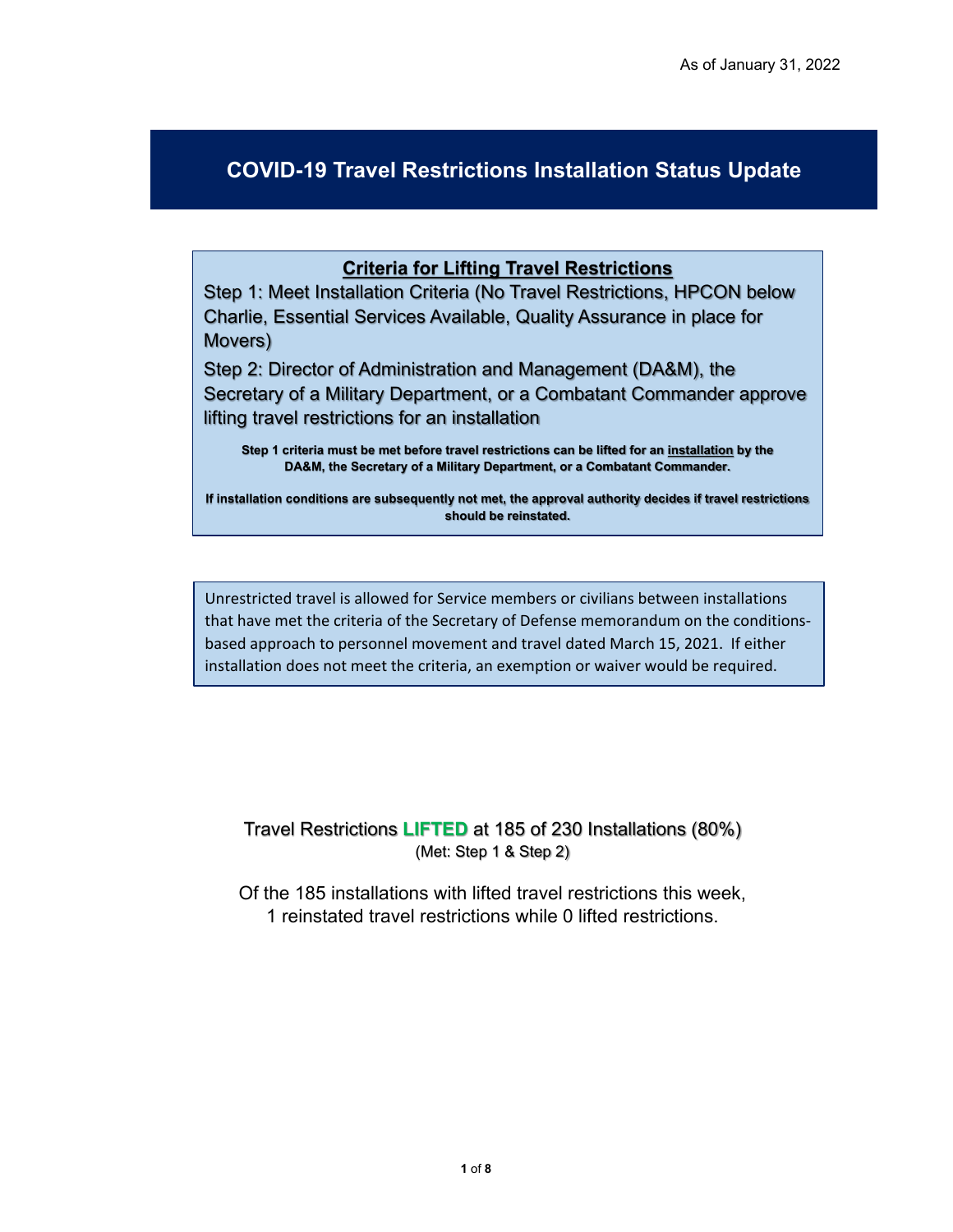| <b>Installation</b>               | <b>Service</b> | <b>Country/State</b> | <b>Travel</b><br><b>Restrictions</b><br><b>Lifted</b> |
|-----------------------------------|----------------|----------------------|-------------------------------------------------------|
| ABERDEEN PROVING GROUND           | Army           | <b>USA - MD</b>      | Yes                                                   |
| <b>ANNISTON ARMY DEPOT</b>        | Army           | <b>USA - AL</b>      | Yes                                                   |
| <b>BAUMHOLDER H.D.SMITH BRCKS</b> | Army           | Germany              | Yes                                                   |
| CAMP CASEY TONGDUCHON             | Army           | <b>South Korea</b>   | Yes                                                   |
| <b>CAMP DODGE</b>                 | Army           | USA - IA             | Yes                                                   |
| <b>CAMP HENRY</b>                 | Army           | <b>South Korea</b>   | Yes                                                   |
| <b>CAMP HUMPHREYS</b>             | Army           | <b>South Korea</b>   | Yes                                                   |
| <b>CAMP ZAMA TOKYO</b>            | Army           | Japan                | Yes                                                   |
| <b>CARLISLE BARRACKS</b>          | Army           | <b>USA - PA</b>      | Yes                                                   |
| <b>DETROIT ARSENAL</b>            | Army           | USA - MI             | Yes                                                   |
| <b>FORT BELVOIR</b>               | Army           | USA - VA             | <b>No</b>                                             |
| <b>FORT BENNING</b>               | Army           | <b>USA - GA</b>      | Yes                                                   |
| <b>FORT BLISS</b>                 | Army           | USA - TX             | Yes                                                   |
| <b>FORT BRAGG</b>                 | Army           | <b>USA - NC</b>      | Yes                                                   |
| <b>FORT CAMPBELL</b>              | Army           | USA - KY             | Yes                                                   |
| <b>FORT CARSON</b>                | Army           | USA - CO             | Yes                                                   |
| FORT CUSTER TRNG CTR              | Army           | <b>USA - MI</b>      | Yes                                                   |
| <b>FORT DETRICK</b>               | Army           | <b>USA - MD</b>      | Yes                                                   |
| <b>FORT DRUM</b>                  | Army           | <b>USA - NY</b>      | Yes                                                   |
| FORT GEORGE G. MEADE              | Army           | <b>USA - MD</b>      | Yes                                                   |
| FORT GORDON                       | Army           | <b>USA - GA</b>      | Yes                                                   |
| <b>FORT HAMILTON</b>              | Army           | <b>USA - NY</b>      | Yes                                                   |
| FORT HOOD                         | Army           | <b>USA - TX</b>      | Yes                                                   |
| <b>FORT HUACHUCA</b>              | Army           | <b>USA - AZ</b>      | Yes                                                   |
| <b>FORT IRWIN</b>                 | Army           | <b>USA - CA</b>      | Yes                                                   |
| <b>FORT JACKSON</b>               | Army           | <b>USA - SC</b>      | Yes                                                   |
| <b>FORT KNOX</b>                  | Army           | <b>USA - KY</b>      | Yes                                                   |
| FORT LEAVENWORTH                  | Army           | <b>USA - KS</b>      | <b>Yes</b>                                            |
| <b>FORT LEE</b>                   | Army           | USA - VA             | <b>Yes</b>                                            |
| FORT LEONARD WOOD                 | Army           | <b>USA - MO</b>      | Yes                                                   |
| FORT MCCOY                        | Army           | USA - WI             | Yes                                                   |
| FORT POLK                         | Army           | USA - LA             | Yes                                                   |
| FORT RILEY                        | Army           | <b>USA - KS</b>      | Yes                                                   |
| <b>FORT RUCKER</b>                | Army           | USA - AL             | Yes                                                   |
| <b>FORT SILL</b>                  | Army           | USA - OK             | <b>Yes</b>                                            |
| FORT STEWART                      | Army           | <b>USA - GA</b>      | Yes                                                   |
| FORT WILLIAM H. HARRISON          | Army           | USA - MT             | <b>Yes</b>                                            |
| <b>GRAFENWOHR GERMANY</b>         | Army           | Germany              | <b>Yes</b>                                            |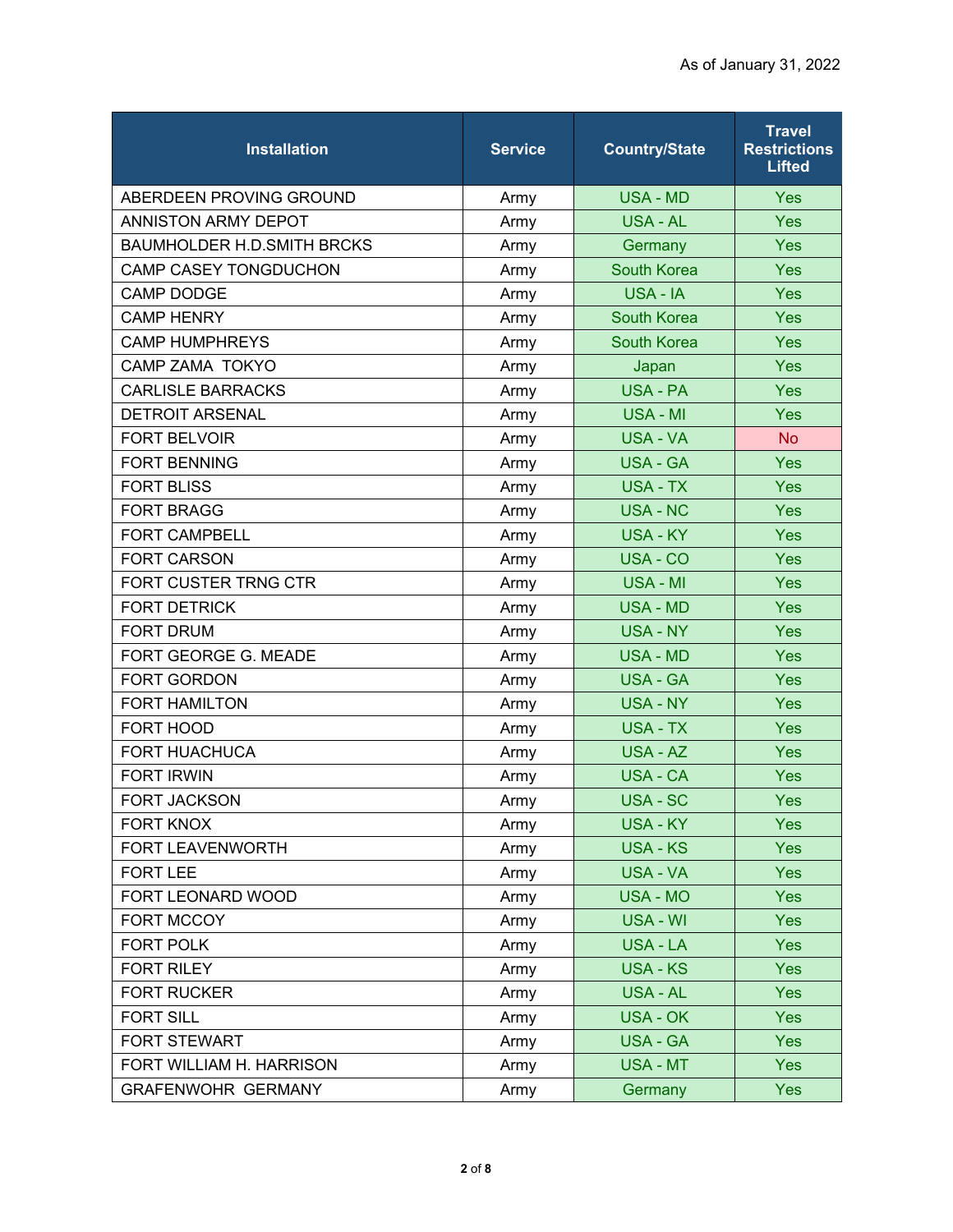| <b>Installation</b>                   | <b>Service</b> | <b>Country/State</b> | <b>Travel</b><br><b>Restrictions</b><br>Lifted |
|---------------------------------------|----------------|----------------------|------------------------------------------------|
| <b>HOHENFELS GERMANY</b>              | Army           | Germany              | Yes                                            |
| <b>JOINT BASE LEWIS MCCHORD</b>       | Army           | <b>USA - WA</b>      | Yes                                            |
| <b>JOINT BASE MYER HENDERSON HALL</b> | Army           | USA - DC             | <b>No</b>                                      |
| <b>KAISERSLAUTERN</b>                 | Army           | Germany              | Yes                                            |
| LETTERKENNY ARMY DEPOT                | Army           | USA - PA             | <b>No</b>                                      |
| <b>LEXINGTON BLUE GRASS DEPOT</b>     | Army           | <b>USA - KY</b>      | Yes                                            |
| <b>LOS ALAMITOS AFRC</b>              | Army           | <b>USA - CA</b>      | Yes                                            |
| MCALESTER ARMY AMMO PLANT             | Army           | <b>USA - OK</b>      | Yes                                            |
| <b>PICATINNY ARSENAL</b>              | Army           | USA - NJ             | Yes                                            |
| PRESIDIO OF MONTEREY                  | Army           | <b>USA - CA</b>      | Yes                                            |
| <b>RED RIVER DEPOT</b>                | Army           | USA - TX             | Yes                                            |
| <b>REDSTONE ARSENAL</b>               | Army           | USA - AL             | Yes                                            |
| <b>ROCK ISLAND ARSENAL</b>            | Army           | USA - IL             | Yes                                            |
| SAN JUAN FORT BUCHANAN                | Army           | <b>Puerto Rico</b>   | Yes                                            |
| <b>SCHOFIELD BARRACKS</b>             | Army           | USA - HI             | Yes                                            |
| SIERRA ARMY DEPOT                     | Army           | <b>USA - CA</b>      | Yes                                            |
| STUTTGART GERMANY                     | Army           | Germany              | Yes                                            |
| <b>TOBYHANNA ARMY DEPOT</b>           | Army           | <b>USA - PA</b>      | <b>No</b>                                      |
| US ARMY GARRISON ALASKA               | Army           | <b>USA - AK</b>      | Yes                                            |
| <b>US ARMY GARRISON HAWAII</b>        | Army           | USA - HI             | Yes                                            |
| US ARMY GARRISON MIAMI                | Army           | <b>USA - FL</b>      | Yes                                            |
| <b>USA NATICK RSCH &amp; DEV CTR</b>  | Army           | <b>USA - MA</b>      | Yes                                            |
| <b>VICENZA ITALY</b>                  | Army           | Italy                | Yes                                            |
| <b>VILSECK</b>                        | Army           | Germany              | Yes                                            |
| <b>WATERVLIET ARSENAL</b>             | Army           | <b>USA - NY</b>      | Yes                                            |
| <b>WEST POINT MILRES</b>              | Army           | <b>USA - NY</b>      | Yes                                            |
| WHITE SANDS MISSILE RANGE             | Army           | <b>USA - NM</b>      | Yes                                            |
| WIESBADEN GERMANY                     | Army           | Germany              | Yes                                            |
| YONGSAN KOREA                         | Army           | <b>South Korea</b>   | <b>Yes</b>                                     |
| YUMA PROVING GROUND                   | Army           | USA - AZ             | Yes                                            |
| DFAS CLEVELAND CENTER                 | DA&M           | <b>USA - OH</b>      | <b>No</b>                                      |
| DFAS COLUMBUS CENTER                  | DA&M           | USA - OH             | <b>No</b>                                      |
| <b>DFAS HEADQUARTERS</b>              | DA&M           | USA - IN             | <b>No</b>                                      |
| PENTAGON BUILDING SITE                | DA&M           | USA - VA             | <b>No</b>                                      |
| ANNAPOLIS NS(INCL USNA)               | Navy           | USA - MD             | <b>Yes</b>                                     |
| <b>CBC GULFPORT MS</b>                | Navy           | <b>USA - MS</b>      | Yes                                            |
| CHINA LAKE NAVWEAPCEN                 | Navy           | USA - CA             | <b>Yes</b>                                     |
| COMFLEACT OKINAWA JA                  | Navy           | Japan                | <b>No</b>                                      |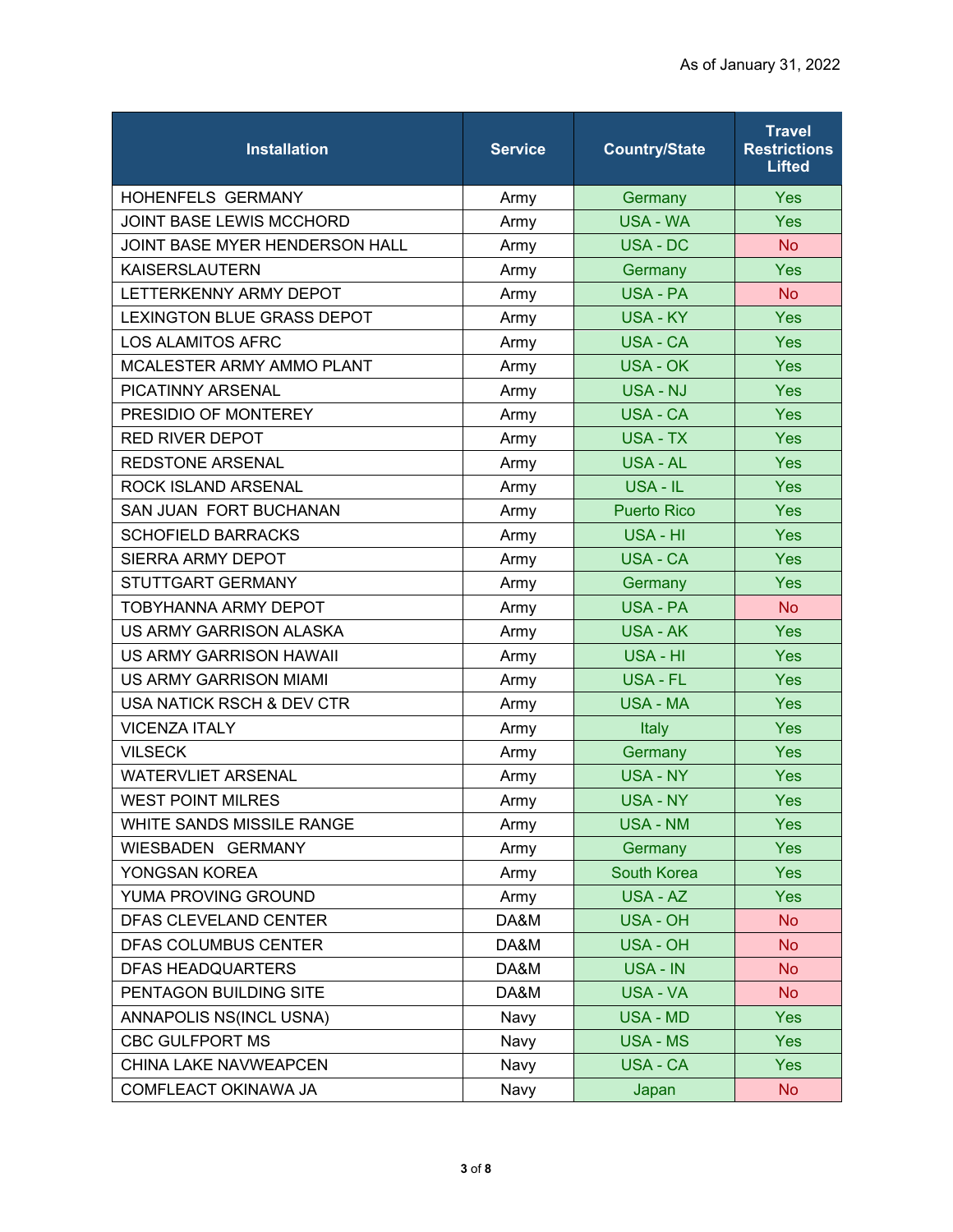| <b>Installation</b>                | <b>Service</b> | <b>Country/State</b> | <b>Travel</b><br><b>Restrictions</b><br><b>Lifted</b> |
|------------------------------------|----------------|----------------------|-------------------------------------------------------|
| <b>CORONADO NAV AMPHIB BASE</b>    | Navy           | USA - CA             | Yes                                                   |
| <b>CORPUS CHRISTI NAS</b>          | Navy           | USA - TX             | Yes                                                   |
| <b>CRANE NAVWEAPSUPPCEN</b>        | Navy           | USA - IN             | <b>No</b>                                             |
| <b>FALLON NAS</b>                  | Navy           | <b>USA - NV</b>      | <b>No</b>                                             |
| FLEET ACTIVITIES CHINHAE KS        | Navy           | <b>South Korea</b>   | Yes                                                   |
| FLEET ACTIVITIES SASEBO            | Navy           | Japan                | Yes                                                   |
| INDIAN HEAD NAV ORD STA            | Navy           | <b>USA - MD</b>      | Yes                                                   |
| <b>JACKSONVILLE NAS</b>            | Navy           | USA - FL             | Yes                                                   |
| <b>JBPHH PEARL HARBOR HAWAII</b>   | Navy           | USA - HI             | Yes                                                   |
| <b>KEY WEST NAS</b>                | Navy           | USA - FL             | Yes                                                   |
| <b>KINGS BAY NAVSUBBASE</b>        | Navy           | <b>USA - GA</b>      | Yes                                                   |
| <b>LEMOORE NAS</b>                 | Navy           | USA - CA             | Yes                                                   |
| LITTLE CREEK NAV AMPHIB BASE       | Navy           | <b>USA - VA</b>      | Yes                                                   |
| <b>MAYPORT NAVSTA</b>              | Navy           | <b>USA - FL</b>      | Yes                                                   |
| <b>MERIDIAN NAS</b>                | Navy           | <b>USA - MS</b>      | Yes                                                   |
| <b>NAF ATSUGI JA</b>               | Navy           | Japan                | Yes                                                   |
| <b>NAF MISAWA JA</b>               | Navy           | Japan                | Yes                                                   |
| NAS JRB FT WORTH TX                | Navy           | <b>USA - TX</b>      | Yes                                                   |
| <b>NAS KINGSVILLE TX</b>           | Navy           | USA - TX             | Yes                                                   |
| <b>NAS SIGONELLA SICILY</b>        | Navy           | Italy                | Yes                                                   |
| NAVAL BASE KITSAP-BREMERTON        | Navy           | <b>USA - WA</b>      | Yes                                                   |
| <b>NAVAL STATION EVERETT</b>       | Navy           | <b>USA - WA</b>      | Yes                                                   |
| <b>NAVAL STATION GREAT LAKES</b>   | Navy           | USA - IL             | <b>No</b>                                             |
| <b>NAVAL STATION GUAM</b>          | Navy           | Guam                 | <b>No</b>                                             |
| <b>NAVAL STATION NEWPORT</b>       | Navy           | USA - RI             | <b>No</b>                                             |
| NAVAL STATION ROTA SPAIN           | Navy           | Spain                | Yes                                                   |
| NAVAL SUPPORT ACTIVITY MID-SOU     | Navy           | <b>USA - TN</b>      | Yes                                                   |
| NAVAL SUPPORT ACTIVITY MONTEREY CA | Navy           | USA - CA             | Yes                                                   |
| NAVAL SUPPORT ACTIVITY WASH        | Navy           | USA - DC             | <b>No</b>                                             |
| NAVAL SUPPORT ACTY PANAMA CITY     | Navy           | USA - FL             | Yes                                                   |
| NAVAL TRAINING CTR ORLANDO         | Navy           | USA - FL             | Yes                                                   |
| NAVBASE POINT LOMA                 | Navy           | USA - CA             | <b>Yes</b>                                            |
| NAVBASE SAN DIEGO CA               | Navy           | USA - CA             | <b>Yes</b>                                            |
| <b>NAVBASE VENTURA CTY</b>         | Navy           | <b>USA - CA</b>      | Yes                                                   |
| NAVMAG INDIAN ISLAND               | Navy           | USA - WA             | Yes                                                   |
| NAVSTA GUANTANAMO BAY              | Navy           | Cuba                 | <b>No</b>                                             |
| NAVSUPPACT BETHESDA MD             | Navy           | <b>USA - MD</b>      | <b>No</b>                                             |
| NAVSUPPACT HAMPTON ROADS VA        | Navy           | USA - VA             | <b>Yes</b>                                            |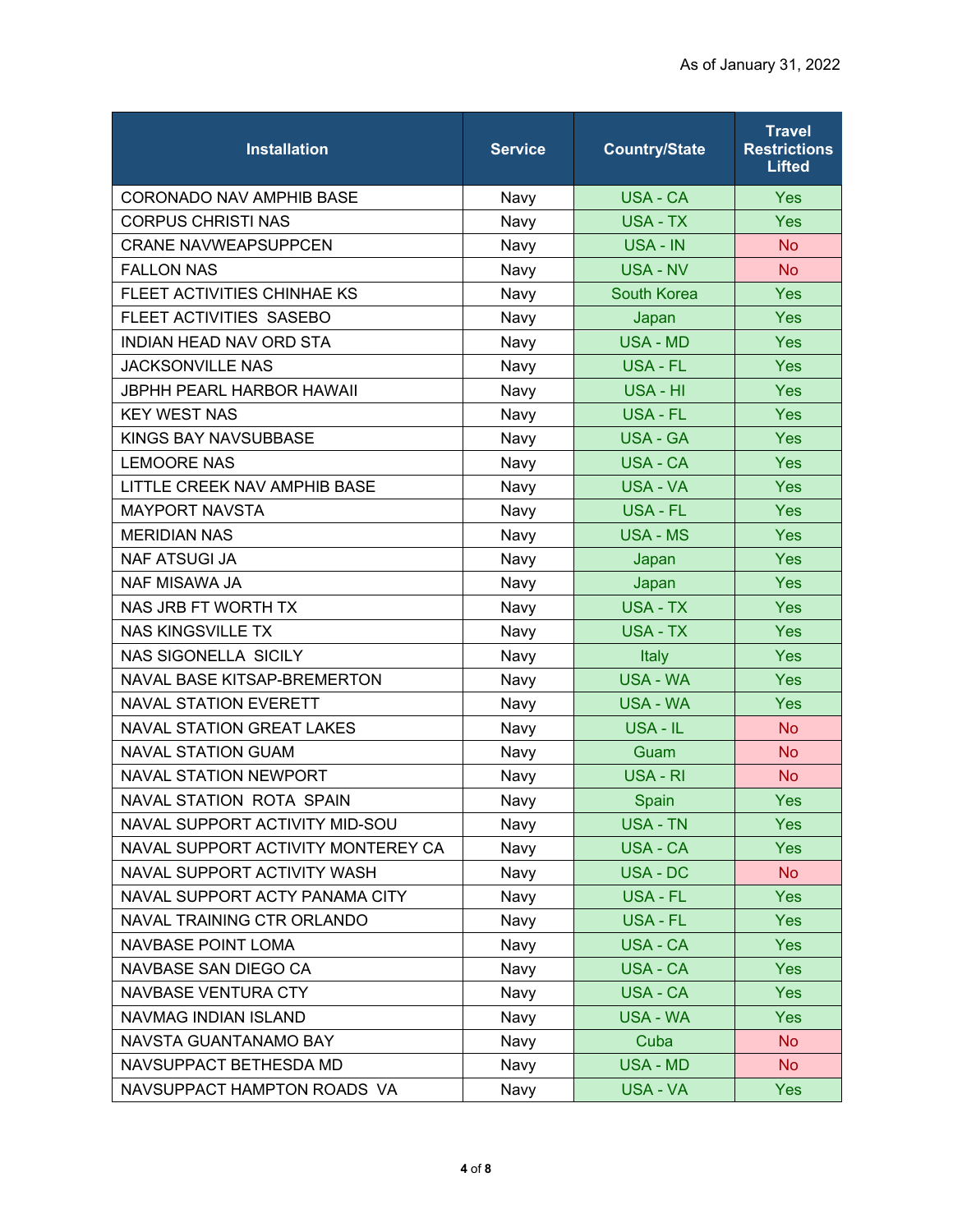| <b>Installation</b>          | <b>Service</b> | <b>Country/State</b> | <b>Travel</b><br><b>Restrictions</b><br><b>Lifted</b> |
|------------------------------|----------------|----------------------|-------------------------------------------------------|
| NAVSUPPACT MECHANICSBURG PA  | Navy           | USA - PA             | <b>No</b>                                             |
| <b>NAVSUPPACT NAPLES IT</b>  | Navy           | Italy                | Yes                                                   |
| NAVSUPPFAC BEAUFORT SC       | Navy           | <b>USA - SC</b>      | Yes                                                   |
| <b>NEW LONDON NAVSUBBASE</b> | Navy           | USA - CT             | <b>No</b>                                             |
| <b>NEW ORLEANS NAS JRB</b>   | Navy           | USA - LA             | Yes                                                   |
| NORFOLK NAV SHIPYD           | Navy           | <b>USA - VA</b>      | Yes                                                   |
| NORFOLK NAVAL BASE           | Navy           | USA - VA             | Yes                                                   |
| <b>NSA ANDERSEN</b>          | Navy           | Guam                 | <b>No</b>                                             |
| <b>NSA BAHRAIN</b>           | Navy           | <b>Bahrain</b>       | Yes                                                   |
| NSA SARATOGA SPRINGS NY      | Navy           | <b>USA - NY</b>      | <b>No</b>                                             |
| NSD YOKOSUKA JAPAN           | Navy           | Japan                | Yes                                                   |
| <b>NSY PORTSMOUTH</b>        | Navy           | <b>USA - NH</b>      | <b>No</b>                                             |
| <b>NWS EARLE NJ</b>          | Navy           | <b>USA - NJ</b>      | <b>No</b>                                             |
| <b>OCEANA NAS</b>            | Navy           | USA - VA             | Yes                                                   |
| PATUXENT RIVER NAS           | Navy           | <b>USA - MD</b>      | Yes                                                   |
| PENSACOLA NAS                | Navy           | USA - FL             | Yes                                                   |
| <b>SEAL BEACH NAVWEAPSTA</b> | Navy           | <b>USA - CA</b>      | Yes                                                   |
| <b>WHIDBEY ISLAND NAS</b>    | Navy           | <b>USA - WA</b>      | Yes                                                   |
| <b>WHITING FIELD NAS</b>     | Navy           | USA - FL             | Yes                                                   |
| YORKTOWN NAVWEAPSTA          | Navy           | <b>USA - VA</b>      | Yes                                                   |
| <b>ALTUS AFB</b>             | <b>USAF</b>    | <b>USA - OK</b>      | Yes                                                   |
| <b>AVIANO AB</b>             | <b>USAF</b>    | <b>Italy</b>         | Yes                                                   |
| <b>BARKSDALE AFB</b>         | <b>USAF</b>    | <b>USA - LA</b>      | Yes                                                   |
| <b>BEALE AFB</b>             | <b>USAF</b>    | <b>USA - CA</b>      | <b>No</b>                                             |
| <b>BUCKLEY AFB</b>           | <b>USAF</b>    | USA - CO             | Yes                                                   |
| <b>CANNON AFB</b>            | <b>USAF</b>    | <b>USA - NM</b>      | Yes                                                   |
| <b>COLUMBUS AFB</b>          | <b>USAF</b>    | <b>USA - MS</b>      | Yes                                                   |
| DAVIS-MONTHAN AFB            | <b>USAF</b>    | USA - AZ             | <b>Yes</b>                                            |
| <b>DOBBINS ARB</b>           | <b>USAF</b>    | USA - GA             | <b>No</b>                                             |
| <b>DOVER AFB</b>             | <b>USAF</b>    | USA - DE             | <b>No</b>                                             |
| <b>DYESS AFB</b>             | <b>USAF</b>    | USA - TX             | Yes                                                   |
| <b>EDWARDS AFB</b>           | <b>USAF</b>    | USA - CA             | No                                                    |
| <b>EGLIN AFB</b>             | <b>USAF</b>    | USA - FL             | <b>Yes</b>                                            |
| <b>EIELSON AFB</b>           | <b>USAF</b>    | <b>USA - AK</b>      | <b>Yes</b>                                            |
| <b>ELLSWORTH AFB</b>         | <b>USAF</b>    | USA - SD             | <b>Yes</b>                                            |
| F E WARREN AFB               | <b>USAF</b>    | USA - WY             | Yes                                                   |
| <b>FAIRCHILD AFB</b>         | <b>USAF</b>    | USA - WA             | <b>Yes</b>                                            |
| <b>GOODFELLOW AFB</b>        | <b>USAF</b>    | USA - TX             | <b>Yes</b>                                            |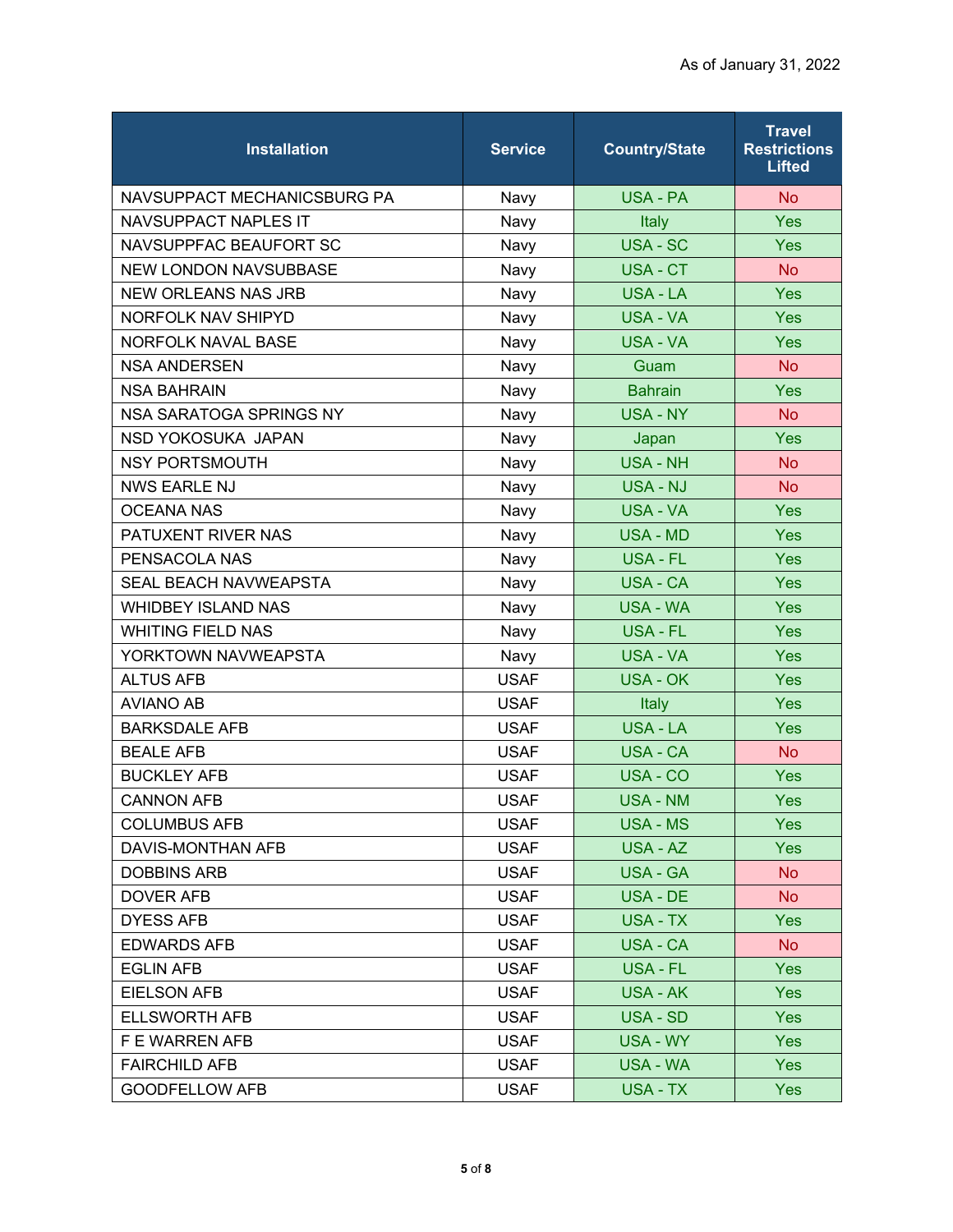| <b>Installation</b>             | <b>Service</b> | <b>Country/State</b> | <b>Travel</b><br><b>Restrictions</b><br><b>Lifted</b> |
|---------------------------------|----------------|----------------------|-------------------------------------------------------|
| <b>GRAND FORKS AFB</b>          | <b>USAF</b>    | <b>USA - ND</b>      | Yes                                                   |
| <b>GRISSOM AFB</b>              | <b>USAF</b>    | <b>USA - IN</b>      | <b>No</b>                                             |
| <b>HANSCOM AFB</b>              | <b>USAF</b>    | <b>USA - MA</b>      | Yes                                                   |
| HILL AFB                        | <b>USAF</b>    | USA - UT             | <b>No</b>                                             |
| <b>HOLLOMAN AFB</b>             | <b>USAF</b>    | <b>USA - NM</b>      | <b>No</b>                                             |
| <b>HOMESTEAD ARB</b>            | <b>USAF</b>    | <b>USA - FL</b>      | <b>No</b>                                             |
| <b>HURLBURT FIELD</b>           | <b>USAF</b>    | <b>USA - FL</b>      | Yes                                                   |
| <b>INCIRLIK AB SITE 1</b>       | <b>USAF</b>    | <b>Turkey</b>        | Yes                                                   |
| <b>JB ANACOSTIA-BOLLING</b>     | <b>USAF</b>    | USA - DC             | <b>No</b>                                             |
| <b>JB ANDREWS</b>               | <b>USAF</b>    | <b>USA - MD</b>      | <b>No</b>                                             |
| <b>JB CHARLESTON</b>            | <b>USAF</b>    | USA - SC             | Yes                                                   |
| <b>JB ELMENDORF RICHARDSON</b>  | <b>USAF</b>    | <b>USA - AK</b>      | Yes                                                   |
| <b>JB LANGLEY-EUSTIS</b>        | <b>USAF</b>    | <b>USA - VA</b>      | Yes                                                   |
| <b>JB MCGUIRE DIX LAKEHURST</b> | <b>USAF</b>    | <b>USA - NJ</b>      | Yes                                                   |
| <b>JB SAN ANTONIO</b>           | <b>USAF</b>    | USA - TX             | Yes                                                   |
| <b>KADENA AB</b>                | <b>USAF</b>    | Japan                | <b>No</b>                                             |
| <b>KEESLER AFB</b>              | <b>USAF</b>    | <b>USA - MS</b>      | Yes                                                   |
| <b>KIRTLAND AFB</b>             | <b>USAF</b>    | <b>USA - NM</b>      | Yes                                                   |
| <b>KUNSAN AB</b>                | <b>USAF</b>    | <b>South Korea</b>   | Yes                                                   |
| <b>LAUGHLIN AFB</b>             | <b>USAF</b>    | USA - TX             | Yes                                                   |
| <b>LITTLE ROCK AFB</b>          | <b>USAF</b>    | <b>USA - AR</b>      | Yes                                                   |
| <b>LOS ANGELES AFB</b>          | <b>USAF</b>    | <b>USA - CA</b>      | Yes                                                   |
| <b>LUKE AFB</b>                 | <b>USAF</b>    | USA - AZ             | <b>No</b>                                             |
| <b>MACDILL AFB</b>              | <b>USAF</b>    | USA - FL             | <b>No</b>                                             |
| <b>MALMSTROM AFB</b>            | <b>USAF</b>    | <b>USA - MT</b>      | Yes                                                   |
| <b>MARCH AFB</b>                | <b>USAF</b>    | USA - CA             | Yes                                                   |
| MAXWELL AFB (INCL. GUNTER)      | <b>USAF</b>    | <b>USA - AL</b>      | <b>Yes</b>                                            |
| MCCONNELL AFB                   | <b>USAF</b>    | <b>USA - KS</b>      | <b>No</b>                                             |
| MINN ST PAUL ARS                | <b>USAF</b>    | <b>USA - MN</b>      | <b>Yes</b>                                            |
| <b>MINOT AFB</b>                | <b>USAF</b>    | <b>USA - ND</b>      | <b>Yes</b>                                            |
| <b>MISAWA AB</b>                | <b>USAF</b>    | Japan                | <b>No</b>                                             |
| <b>MOODY AFB</b>                | <b>USAF</b>    | <b>USA - GA</b>      | <b>Yes</b>                                            |
| MOUNTAIN HOME AFB               | <b>USAF</b>    | USA - ID             | <b>No</b>                                             |
| <b>NELLIS AFB</b>               | <b>USAF</b>    | USA - NV             | <b>No</b>                                             |
| NIAGARA FALLS ARS               | <b>USAF</b>    | USA - NY             | <b>Yes</b>                                            |
| OFFUTT AFB                      | <b>USAF</b>    | USA - NE             | Yes                                                   |
| <b>OSAN AIR BASE</b>            | <b>USAF</b>    | South Korea          | <b>Yes</b>                                            |
| PATRICK AFB                     | <b>USAF</b>    | USA - FL             | <b>No</b>                                             |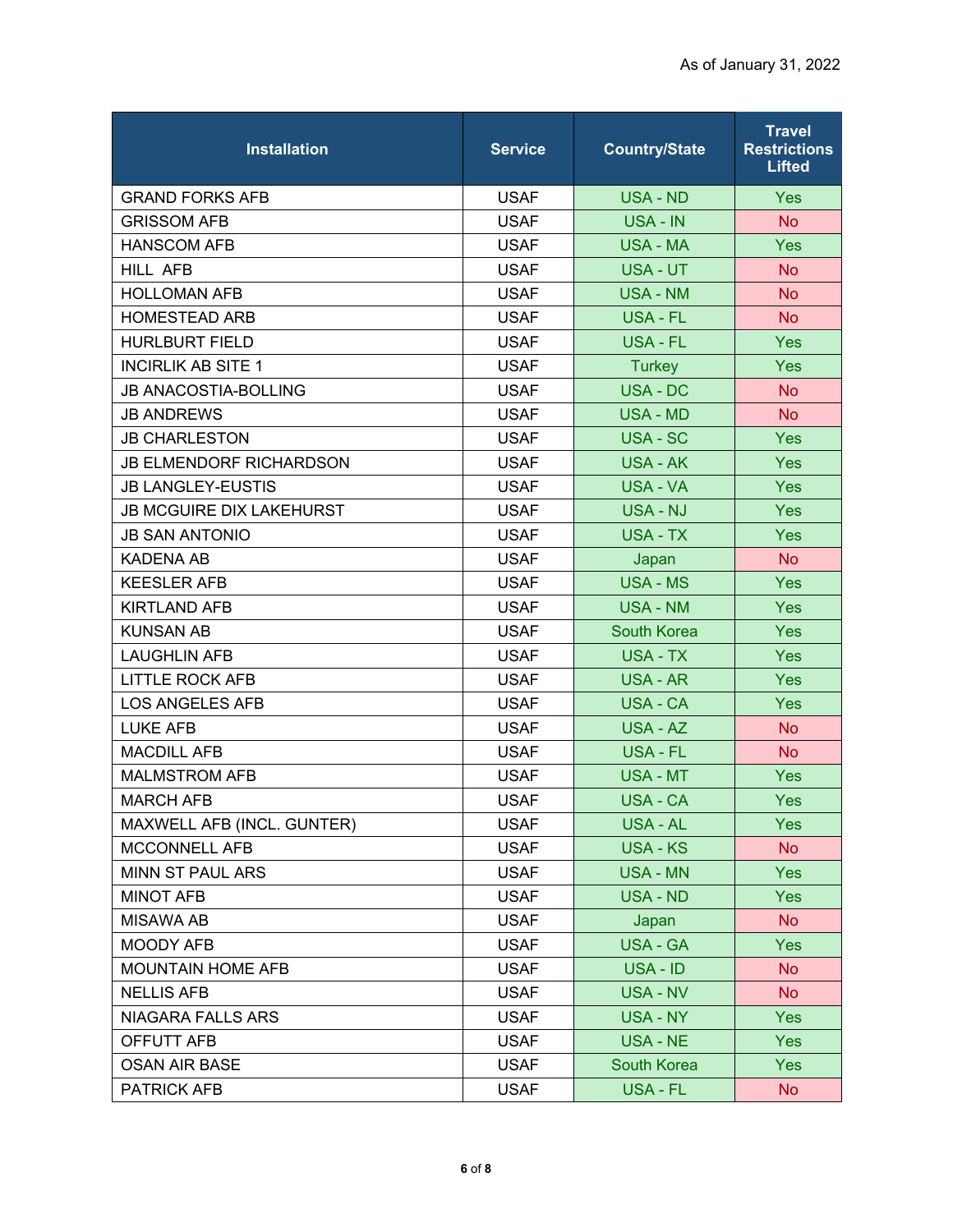| <b>Installation</b>                            | <b>Service</b> | <b>Country/State</b>  | <b>Travel</b><br><b>Restrictions</b><br><b>Lifted</b> |
|------------------------------------------------|----------------|-----------------------|-------------------------------------------------------|
| PETERSON-SCHRIEVER GARRISON                    | <b>USAF</b>    | USA - CO              | Yes                                                   |
| PITTSBURGH ANG                                 | <b>USAF</b>    | USA - PA              | Yes                                                   |
| <b>PITTSBURGH ARS</b>                          | <b>USAF</b>    | USA - PA              | Yes                                                   |
| RAF LAKENHEATH                                 | <b>USAF</b>    | <b>United Kingdom</b> | Yes                                                   |
| <b>RAF MILDENHALL</b>                          | <b>USAF</b>    | <b>United Kingdom</b> | Yes                                                   |
| <b>RAMSTEIN FRG</b>                            | <b>USAF</b>    | Germany               | Yes                                                   |
| <b>ROBINS AFB</b>                              | <b>USAF</b>    | <b>USA - GA</b>       | Yes                                                   |
| <b>SCOTT AFB</b>                               | <b>USAF</b>    | USA - IL              | Yes                                                   |
| SEYMOUR JOHNSON AFB                            | <b>USAF</b>    | <b>USA - NC</b>       | Yes                                                   |
| <b>SHAW AFB</b>                                | <b>USAF</b>    | USA - SC              | <b>No</b>                                             |
| SHEPPARD AFB                                   | <b>USAF</b>    | USA - TX              | Yes                                                   |
| SPANGDAHLEM AB                                 | <b>USAF</b>    | Germany               | Yes                                                   |
| <b>TINKER AFB</b>                              | <b>USAF</b>    | <b>USA - OK</b>       | Yes                                                   |
| <b>TRAVIS AFB</b>                              | <b>USAF</b>    | <b>USA - CA</b>       | Yes                                                   |
| <b>TYNDALL AFB</b>                             | <b>USAF</b>    | USA - FL              | <b>No</b>                                             |
| <b>USAF ACADEMY</b>                            | <b>USAF</b>    | USA - CO              | Yes                                                   |
| <b>VANCE AFB</b>                               | <b>USAF</b>    | <b>USA - OK</b>       | Yes                                                   |
| <b>VANDENBERG AFB</b>                          | <b>USAF</b>    | <b>USA - CA</b>       | Yes                                                   |
| <b>WESTOVER ARB</b>                            | <b>USAF</b>    | <b>USA - MA</b>       | <b>No</b>                                             |
| <b>WHITEMAN AFB</b>                            | <b>USAF</b>    | <b>USA - MO</b>       | Yes                                                   |
| <b>WRIGHT-PATTERSON AFB</b>                    | <b>USAF</b>    | <b>USA - OH</b>       | <b>No</b>                                             |
| YOKOTA AB                                      | <b>USAF</b>    | Japan                 | Yes                                                   |
| YOUNGSTOWN JOINT AIR RESERVE<br><b>STATION</b> | <b>USAF</b>    | USA - OH              | Yes                                                   |
| <b>CHERRY POINT MCAS</b>                       | <b>USMC</b>    | <b>USA - NC</b>       | Yes                                                   |
| MAKIMINATO OKINAWA CP BUTLER                   | <b>USMC</b>    | Japan                 | Yes                                                   |
| MARINE BARRACKS WASH D.C.                      | <b>USMC</b>    | USA - DC              | Yes                                                   |
| MCAGCC TWENTYNINE PALMS CA                     | <b>USMC</b>    | <b>USA - CA</b>       | <b>Yes</b>                                            |
| <b>MCAS BEAUFORT SC</b>                        | <b>USMC</b>    | USA - SC              | <b>Yes</b>                                            |
| <b>MCAS IWAKUNI JA</b>                         | <b>USMC</b>    | Japan                 | Yes                                                   |
| <b>MCAS MIRAMAR</b>                            | <b>USMC</b>    | USA - CA              | <b>Yes</b>                                            |
| <b>MCAS YUMA AZ</b>                            | <b>USMC</b>    | USA - AZ              | <b>Yes</b>                                            |
| MCB CAMP LEJEUNE NC                            | <b>USMC</b>    | <b>USA - NC</b>       | Yes                                                   |
| MCB CAMP PENDLETON CA                          | <b>USMC</b>    | <b>USA - CA</b>       | <b>Yes</b>                                            |
| <b>MCB HAWAII KANEOHE</b>                      | <b>USMC</b>    | USA - HI              | Yes                                                   |
| <b>MCB QUANTICO VA</b>                         | <b>USMC</b>    | USA - VA              | Yes                                                   |
| MCLB ALBANY GA                                 | <b>USMC</b>    | <b>USA - GA</b>       | <b>Yes</b>                                            |
| <b>MCLB BARSTOW CA</b>                         | <b>USMC</b>    | USA - CA              | <b>Yes</b>                                            |
| MCSF BLOUNT ISLAND                             | <b>USMC</b>    | USA - FL              | <b>Yes</b>                                            |